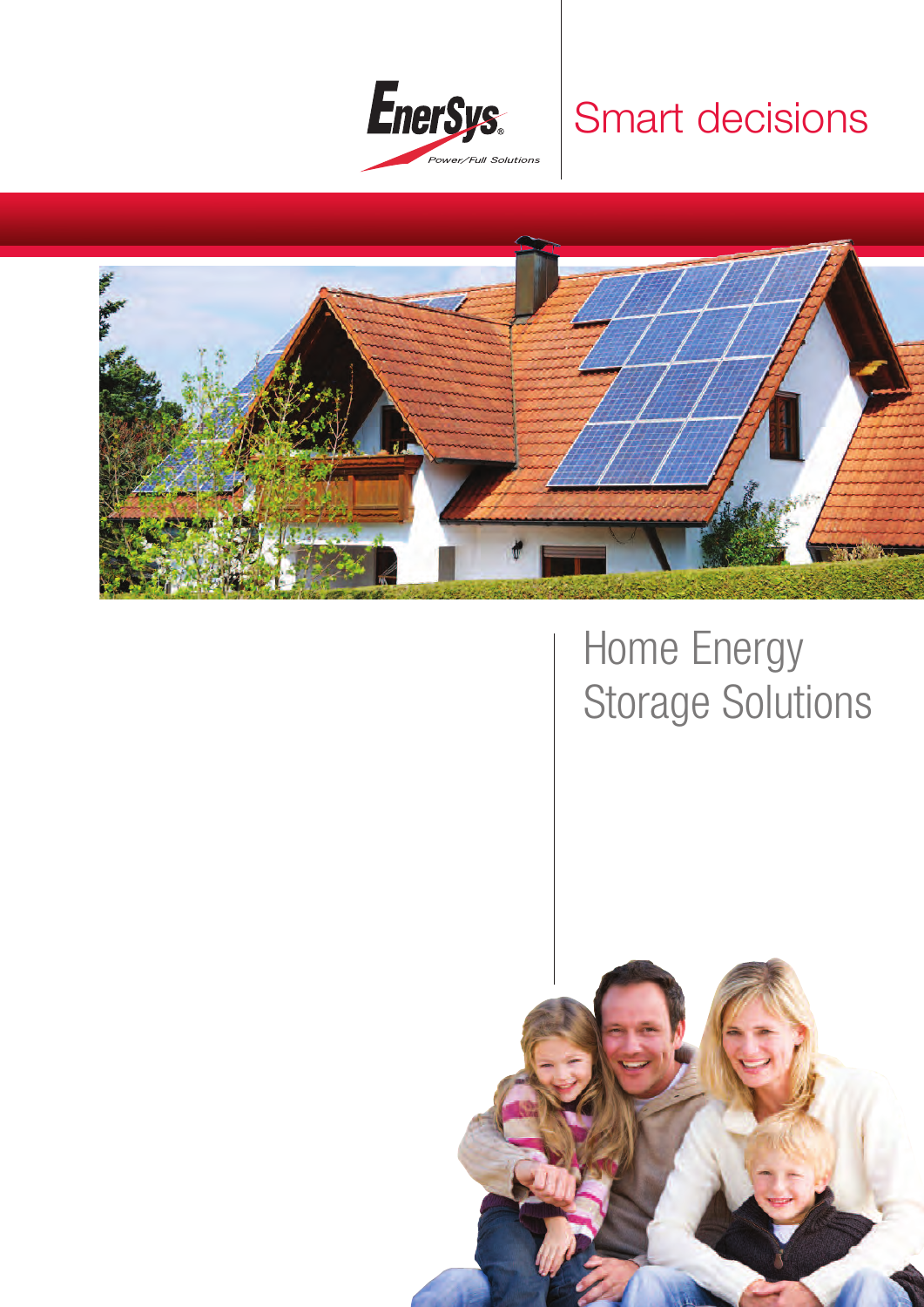

## Smart decisions

# Why energy storage?

## **Powerful solutions for home energy storage**

Domestic solar energy systems are becoming a vital part of our overall energy picture.

Roof-mounted solar panels create energy instantly from the sun's rays. However, some of this energy is not immediately required and the excess can be saved to battery storage. This surplus energy can be used another time when sun is not shining.

The stored energy can also act as an emergency backup in the case of a mains failure.

When considering domestic solar solutions, battery life and safety features are critical. This is why the EnerSys® solution comes complete with our well proven and advanced Thin Plate Pure Lead (TPPL) battery technology housed in a smart, robust cabinet, providing a safe and secure storage facility.





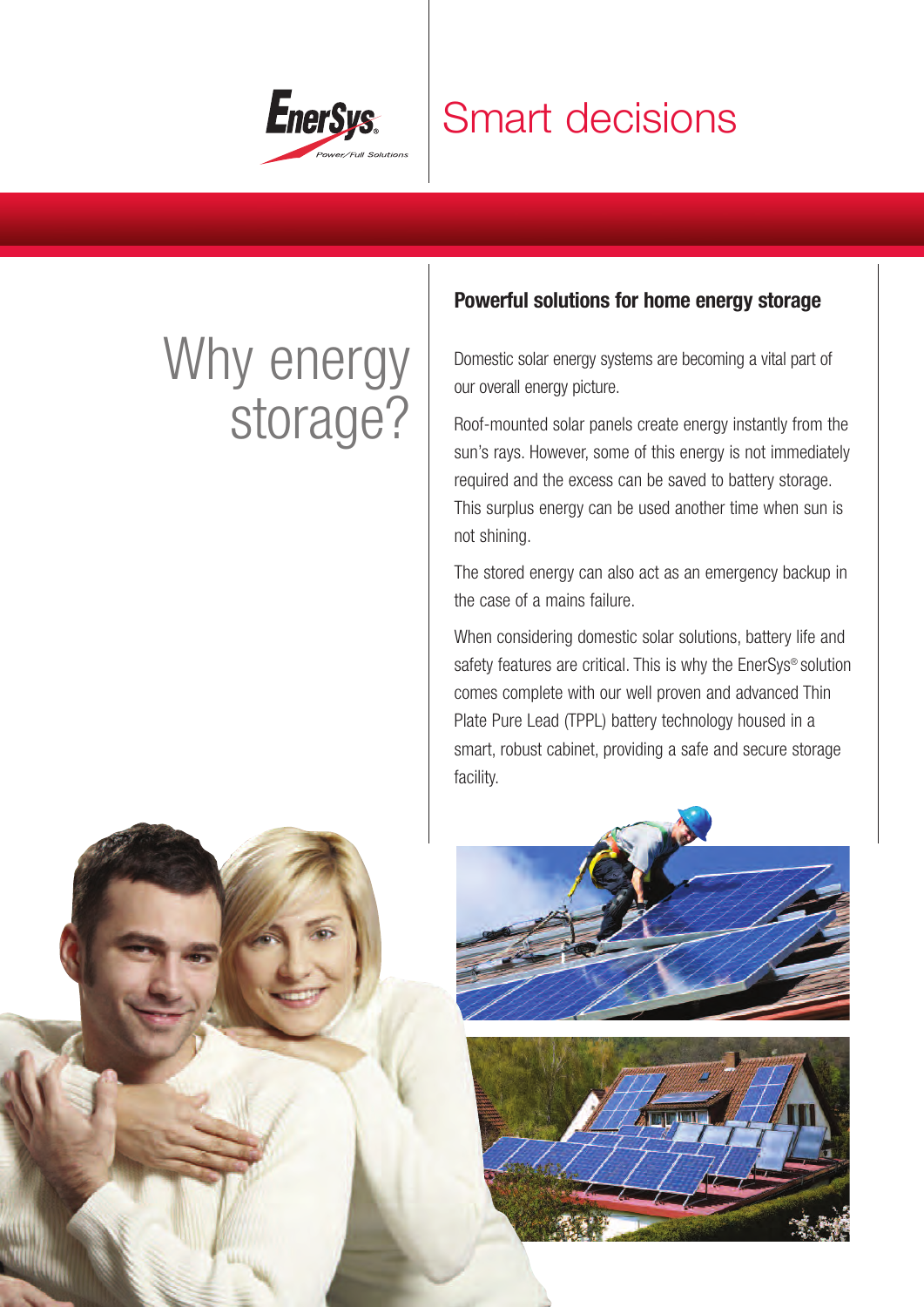